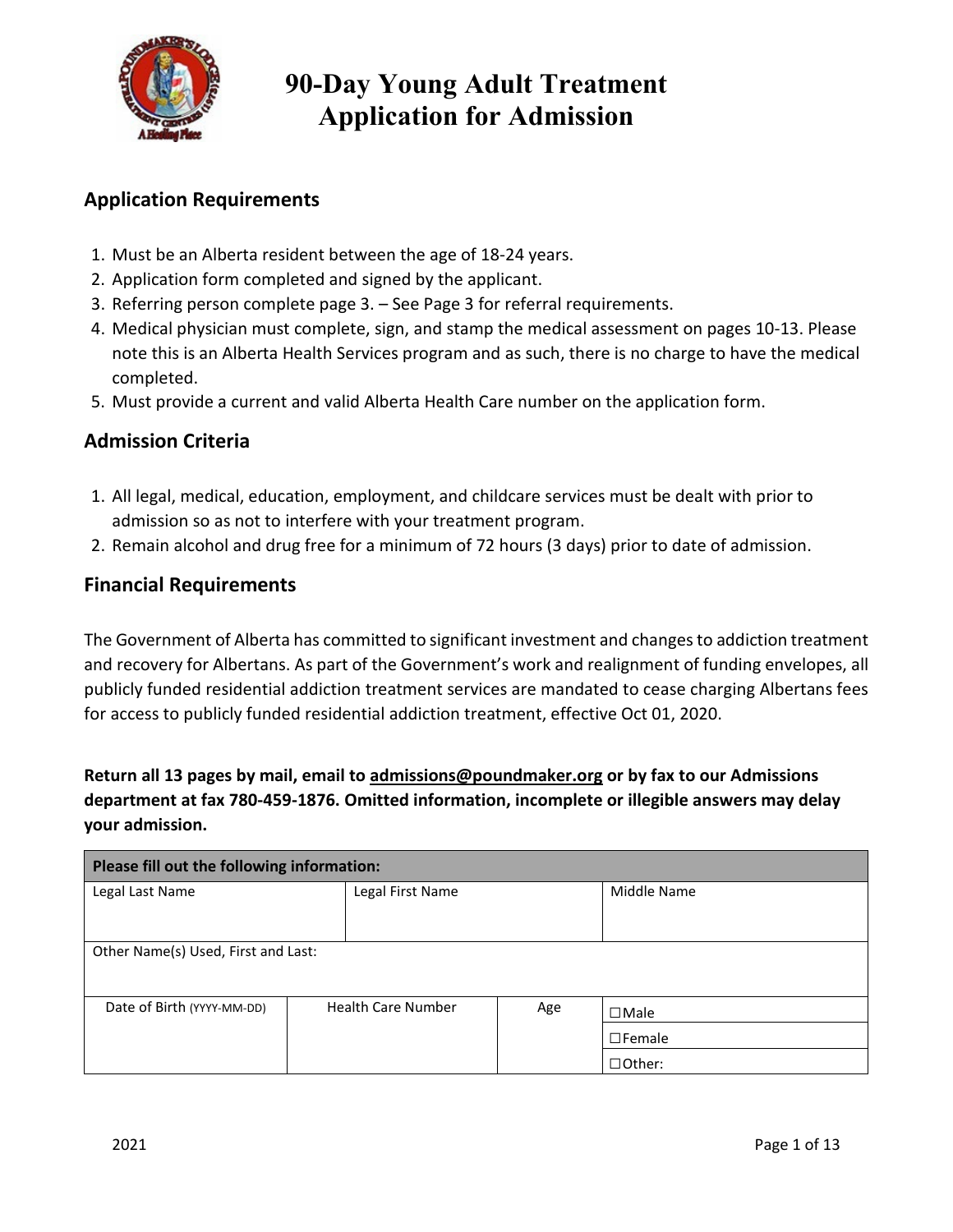

| <b>Mailing Address:</b>                                                                           |            |  |                               | City/Town:                    |                    |                                                |  |  |
|---------------------------------------------------------------------------------------------------|------------|--|-------------------------------|-------------------------------|--------------------|------------------------------------------------|--|--|
| $\Box$ No fixed address (please specify which City you reside in                                  |            |  |                               |                               |                    |                                                |  |  |
| Province:                                                                                         |            |  |                               | Postal Code:                  |                    |                                                |  |  |
| Primary Phone:                                                                                    |            |  |                               |                               | Secondary Phone:   |                                                |  |  |
| If you do not have a phone where can we leave a message for you?                                  |            |  |                               |                               |                    |                                                |  |  |
| <b>Email Address:</b>                                                                             |            |  |                               |                               |                    |                                                |  |  |
|                                                                                                   |            |  |                               |                               |                    |                                                |  |  |
| <b>Marital Status (Please Check one box only):</b>                                                |            |  |                               |                               |                    |                                                |  |  |
| Single/Never married<br>$\Box$                                                                    |            |  | □ Common Law                  |                               | $\square$ Divorced |                                                |  |  |
| $\Box$ Married                                                                                    |            |  | $\square$ Separated           |                               | $\square$ Widowed  |                                                |  |  |
| <b>Ethnicity:</b>                                                                                 |            |  |                               |                               |                    |                                                |  |  |
| $\Box$ Status                                                                                     |            |  | $\Box$ Métis                  |                               |                    | □ Non-Indigenous                               |  |  |
| Non-Status<br>ш                                                                                   |            |  | $\Box$ Inuit                  |                               | □Other:            |                                                |  |  |
| <b>Treaty Status (if applicable):</b>                                                             |            |  |                               |                               |                    |                                                |  |  |
| $\Box$ Status                                                                                     |            |  | $\Box$ Métis                  |                               |                    |                                                |  |  |
| <b>Band Name:</b>                                                                                 |            |  |                               |                               |                    |                                                |  |  |
| 10 Digit Treaty Number:                                                                           |            |  |                               |                               |                    |                                                |  |  |
| <b>Residence:</b>                                                                                 |            |  |                               |                               |                    |                                                |  |  |
| □ On Reserve                                                                                      |            |  |                               | □ Off Reserve                 |                    |                                                |  |  |
| Education level achieved: (please check one box only)                                             |            |  |                               |                               |                    | Employment status: (please check one box only) |  |  |
| $\Box$ Grade 1-6                                                                                  | □Grade 7-9 |  | $\Box$ Grade 10-12            | $\square$ Employed            |                    | $\Box$ Unemployed                              |  |  |
| $\Box$ Completed Grade 12                                                                         |            |  | □ Some Post-Secondary         | $\Box$ Not in Labor Force     |                    | $\Box$ Student                                 |  |  |
| □ College Diploma/Degree                                                                          |            |  | □ University Degree           |                               |                    |                                                |  |  |
| Next of Kin to be notified in case of emergency                                                   |            |  |                               | Relationship to the Applicant |                    |                                                |  |  |
| Primary Phone Number:                                                                             |            |  |                               | Secondary Phone Number:       |                    |                                                |  |  |
| Secondary next of kin to be notified                                                              |            |  | Relationship to the Applicant |                               |                    |                                                |  |  |
| Secondary Phone number:<br>Primary Phone Number:                                                  |            |  |                               |                               |                    |                                                |  |  |
| If prescriptions or Ambulance services are required, how will they be paid for?                   |            |  |                               |                               |                    |                                                |  |  |
| (Alberta Works, AISH, Blue Cross, Health Canada (INAC), etc.?)                                    |            |  |                               |                               |                    |                                                |  |  |
| Benefits Number (e.g.: AISH/Alberta Works file number, Treaty Number, Blue Cross Benefits Number) |            |  |                               |                               |                    |                                                |  |  |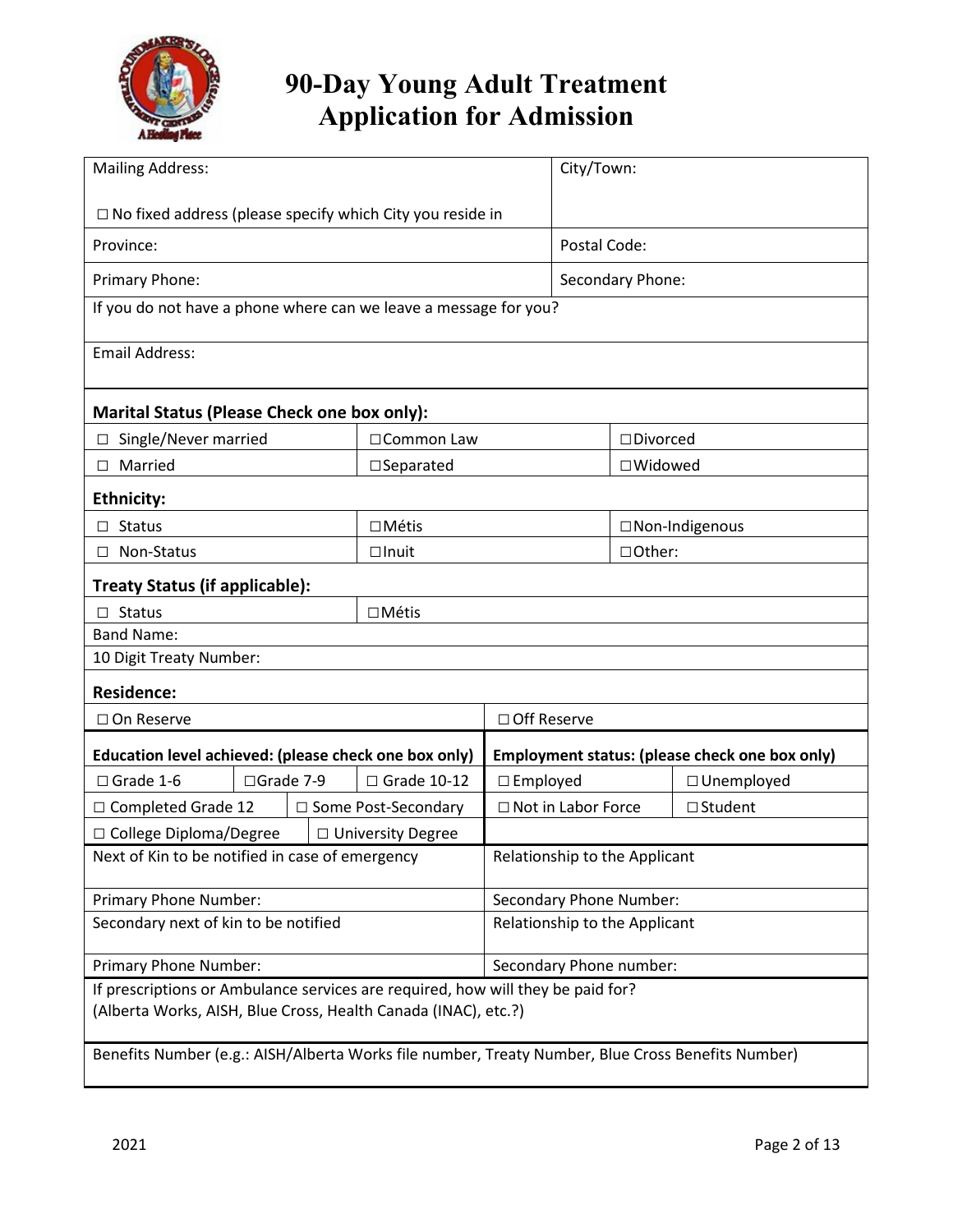

### **Please note that all referrals must be on a professional basis, from elders or community support workers.**

### **Referral guidelines:**

• The referral will be the contact person for the applicant.

| This section is to be completed by the referring person only                                               |  |                                |                       |                   |                            |                      |  |                                  |                |
|------------------------------------------------------------------------------------------------------------|--|--------------------------------|-----------------------|-------------------|----------------------------|----------------------|--|----------------------------------|----------------|
| Referring Person's name:                                                                                   |  |                                |                       |                   |                            |                      |  |                                  |                |
| Agency:                                                                                                    |  |                                |                       |                   | Relationship to applicant: |                      |  |                                  |                |
| <b>Business Address:</b>                                                                                   |  |                                |                       | City:             |                            |                      |  | Province:                        |                |
| Postal code:                                                                                               |  | Email:                         |                       |                   |                            |                      |  |                                  |                |
| <b>Phone Number:</b>                                                                                       |  |                                |                       |                   |                            | Fax Number:          |  |                                  |                |
| Type of Referral (check the box which most applies)                                                        |  |                                |                       |                   |                            |                      |  |                                  |                |
| □AHS Addiction Services                                                                                    |  | □ Health/Medical Doctor        |                       |                   |                            | □Business/Workplace: |  |                                  |                |
| □ Other Addiction Agency                                                                                   |  | □ Justice/Legal Counsel        |                       |                   |                            |                      |  | □ Elder/Community Support Worker |                |
| □Mental Health Centre                                                                                      |  | □ WCB/Disability<br>Management |                       |                   |                            | $\Box$ Other:        |  |                                  |                |
| <b>Readiness for change:</b>                                                                               |  |                                |                       |                   |                            |                      |  |                                  |                |
| □Pre-Contemplative                                                                                         |  | □Contemplative                 | $\square$ Preparation |                   |                            | $\Box$ Action        |  | $\Box$ Maintenance               | $\Box$ Relapse |
| What is your assessment of the applicant's readiness and motivation for residential treatment?             |  |                                |                       |                   |                            |                      |  |                                  |                |
|                                                                                                            |  |                                |                       |                   |                            |                      |  |                                  |                |
|                                                                                                            |  |                                |                       |                   |                            |                      |  |                                  |                |
|                                                                                                            |  |                                |                       |                   |                            |                      |  |                                  |                |
| Other than alcohol, drug or gambling, what issues does the applicant need to address while in the program? |  |                                |                       |                   |                            |                      |  |                                  |                |
|                                                                                                            |  |                                |                       |                   |                            |                      |  |                                  |                |
|                                                                                                            |  |                                |                       |                   |                            |                      |  |                                  |                |
|                                                                                                            |  |                                |                       |                   |                            |                      |  |                                  |                |
|                                                                                                            |  |                                |                       |                   |                            |                      |  |                                  |                |
| $\Box$ Contact the referral for any missing information and to set an admission date                       |  |                                |                       |                   |                            |                      |  |                                  |                |
| □ Contact the applicant for any missing information and to set an admission date                           |  |                                |                       |                   |                            |                      |  |                                  |                |
| <b>Referral's Signature</b>                                                                                |  |                                |                       | Date (YYYY-MM-DD) |                            |                      |  |                                  |                |
|                                                                                                            |  |                                |                       |                   |                            |                      |  |                                  |                |
| <b>Applicant's Signature</b>                                                                               |  |                                |                       |                   |                            | Date (YYYY-MM-DD)    |  |                                  |                |
|                                                                                                            |  |                                |                       |                   |                            |                      |  |                                  |                |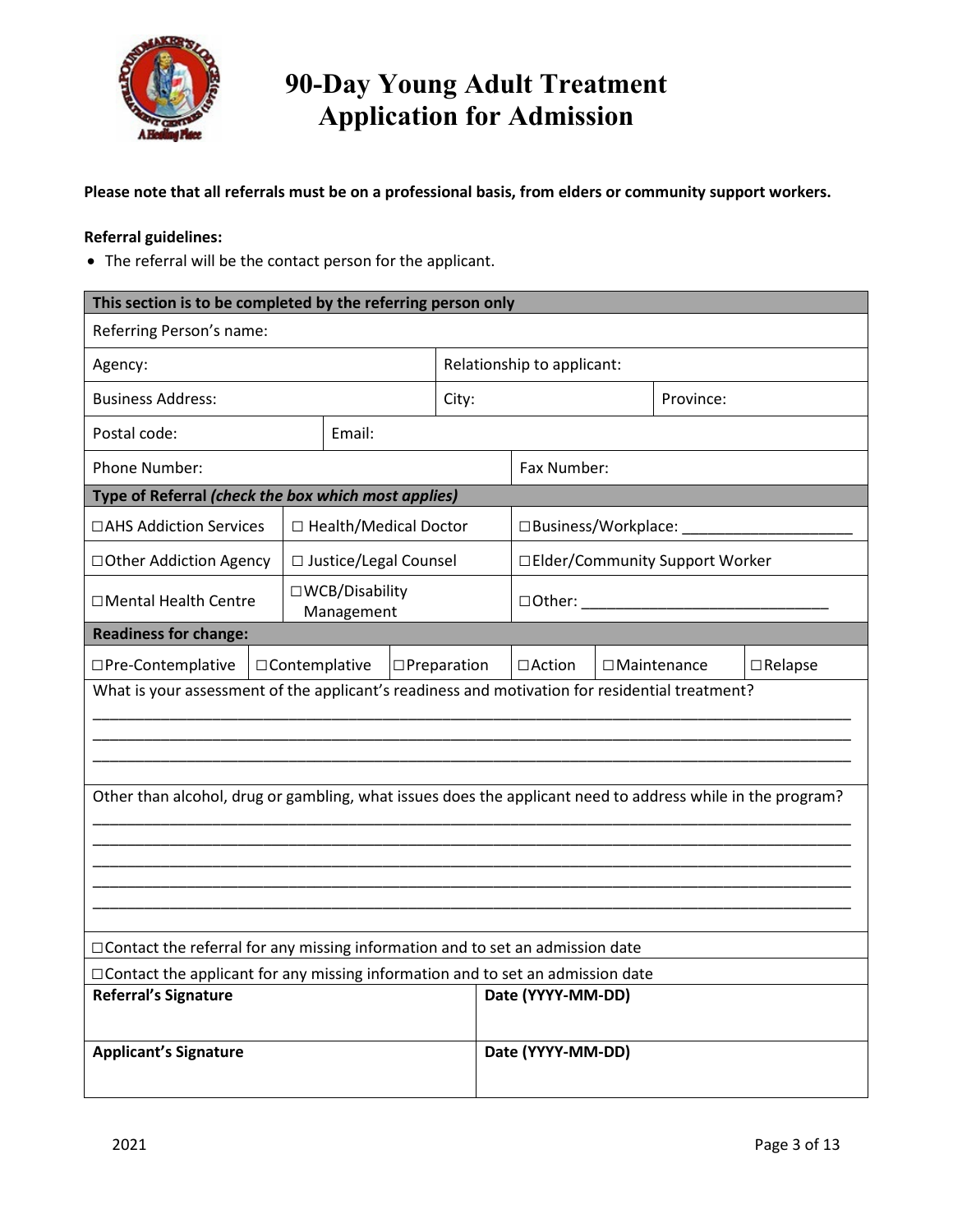

### **Legal Matters**

## **\*\*All Legal Matters must be dealt with** *prior* **to admission as to not interfere with your treatment\*\***

| Please check off any conditions that apply and complete the section below. (Please submit any legal orders) |                     |                |                     |                                                                      |                                                                                                                  |  |  |  |
|-------------------------------------------------------------------------------------------------------------|---------------------|----------------|---------------------|----------------------------------------------------------------------|------------------------------------------------------------------------------------------------------------------|--|--|--|
| Federal                                                                                                     | $\Box$ Parole       |                | □ Statutory Release |                                                                      |                                                                                                                  |  |  |  |
| Provincial                                                                                                  | $\Box$ Probation    |                | $\Box$ Recognizance |                                                                      | $\Box$ Conditional Sentencing Order                                                                              |  |  |  |
|                                                                                                             | □ Temporary Absence |                |                     |                                                                      |                                                                                                                  |  |  |  |
| Type of Offence                                                                                             |                     |                |                     |                                                                      | Name of Parole/Probation Officer                                                                                 |  |  |  |
| Parole/Probation Officer's Phone                                                                            |                     |                |                     |                                                                      |                                                                                                                  |  |  |  |
|                                                                                                             |                     |                |                     |                                                                      | Parole/Probation Officer's Agency/Office                                                                         |  |  |  |
|                                                                                                             |                     |                |                     |                                                                      |                                                                                                                  |  |  |  |
|                                                                                                             |                     |                |                     |                                                                      | If you have a history of criminal convictions, list the type of approximate dates of conviction(s)               |  |  |  |
|                                                                                                             |                     |                |                     |                                                                      |                                                                                                                  |  |  |  |
|                                                                                                             |                     |                |                     |                                                                      |                                                                                                                  |  |  |  |
|                                                                                                             |                     |                |                     |                                                                      | Please list any recent charges from the past year. (We may require supporting documentation)                     |  |  |  |
|                                                                                                             |                     |                |                     |                                                                      |                                                                                                                  |  |  |  |
|                                                                                                             |                     |                |                     |                                                                      |                                                                                                                  |  |  |  |
|                                                                                                             |                     |                |                     |                                                                      |                                                                                                                  |  |  |  |
|                                                                                                             |                     |                |                     |                                                                      | confirm that I do not have any current legal matters before the                                                  |  |  |  |
|                                                                                                             |                     |                |                     | Poundmaker's Lodge Treatment Centre's with my current circumstances. | courts for have any legal orders such as listed above. If this is to chance during my wait period, I will update |  |  |  |
|                                                                                                             |                     |                |                     |                                                                      |                                                                                                                  |  |  |  |
| Signature                                                                                                   |                     |                |                     | Date (YYYY-MM-DD)                                                    |                                                                                                                  |  |  |  |
|                                                                                                             |                     |                |                     |                                                                      |                                                                                                                  |  |  |  |
|                                                                                                             |                     |                |                     |                                                                      |                                                                                                                  |  |  |  |
| Would you be coming to treatment for Employment Reasons?                                                    |                     |                |                     |                                                                      |                                                                                                                  |  |  |  |
| $\square$ Yes<br>$\square$ No                                                                               |                     |                |                     |                                                                      |                                                                                                                  |  |  |  |
| Do you have Child Welfare involvement?                                                                      |                     |                |                     |                                                                      |                                                                                                                  |  |  |  |
| $\square$ Yes                                                                                               | $\square$ No        | Worker's Name: |                     |                                                                      | Contact:                                                                                                         |  |  |  |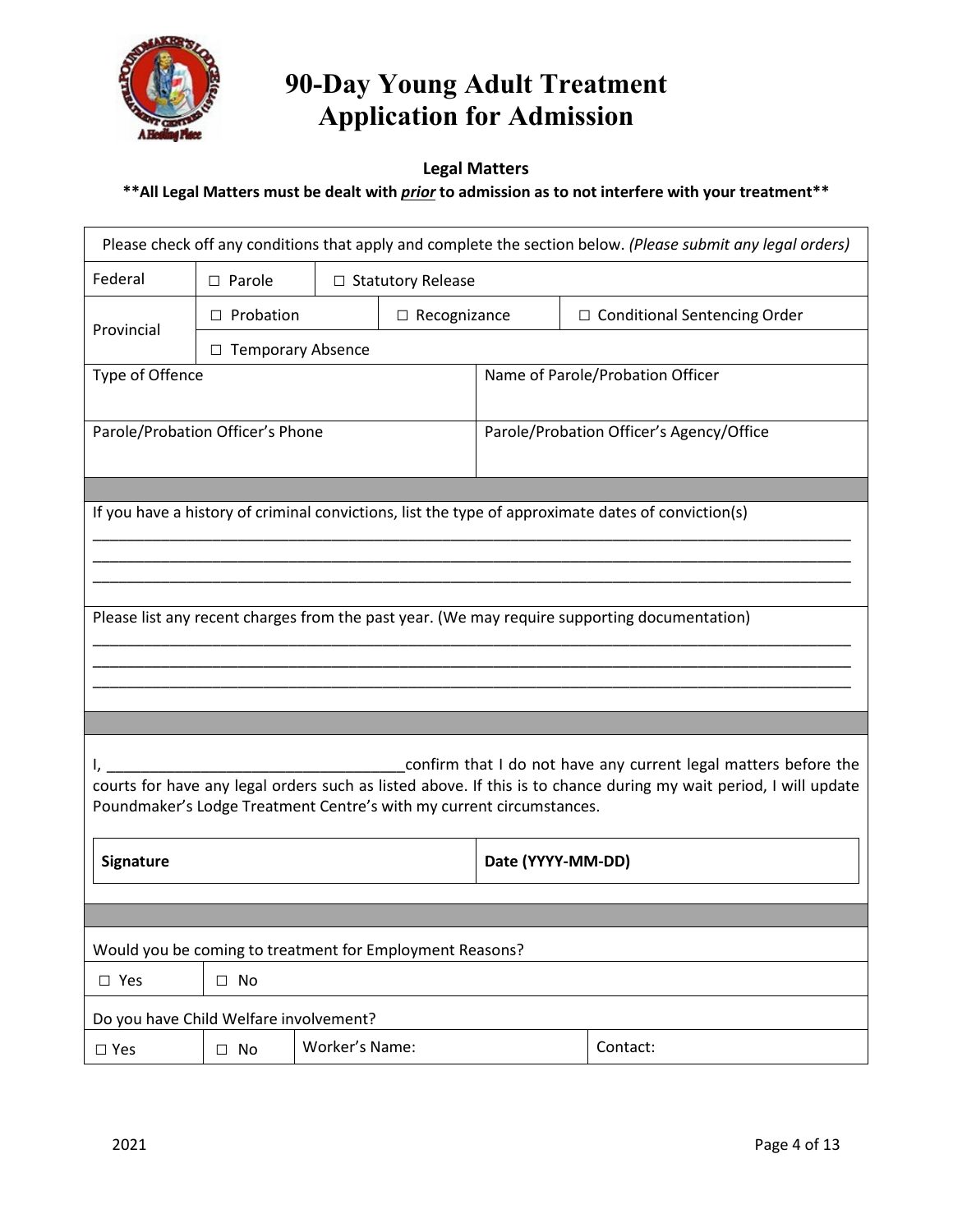

## **Please describe in detail your alcohol, other drug use and/or gambling**

| What Substance are you Seeking Treatment for?   |                        |                                          |                                          |  |  |  |  |
|-------------------------------------------------|------------------------|------------------------------------------|------------------------------------------|--|--|--|--|
| What do you use most often?                     |                        |                                          |                                          |  |  |  |  |
| Pattern of use (e.g.: daily, binge)             |                        |                                          | Route (e.g.: IV, Oral, Intranasal, etc.) |  |  |  |  |
| How long have you used this substance?          |                        |                                          |                                          |  |  |  |  |
| How long has this been a problem for you?       |                        |                                          |                                          |  |  |  |  |
| Date you last used this substance? (YYYY-MM-DD) |                        |                                          |                                          |  |  |  |  |
| <b>Other Substance Used</b>                     |                        |                                          |                                          |  |  |  |  |
| What other substance do you use?                |                        |                                          |                                          |  |  |  |  |
| Pattern of use (e.g.: daily, binge)             |                        | Route (e.g.: IV, Oral, Intranasal, etc.) |                                          |  |  |  |  |
| How long have you used this substance?          |                        |                                          |                                          |  |  |  |  |
| How long has this been a problem for you?       |                        |                                          |                                          |  |  |  |  |
| Date you last used this substance? (YYYY-MM-DD) |                        |                                          |                                          |  |  |  |  |
| <b>Other Substance Used</b>                     |                        |                                          |                                          |  |  |  |  |
| What other substance do you use?                |                        |                                          |                                          |  |  |  |  |
| Pattern of use (e.g.: daily, binge)             |                        | Route (e.g.: IV, Oral, Intranasal, etc.) |                                          |  |  |  |  |
| How long have you used this substance?          |                        |                                          |                                          |  |  |  |  |
| How long has this been a problem for you?       |                        |                                          |                                          |  |  |  |  |
| Date you last used this substance? (YYYY-MM-DD) |                        |                                          |                                          |  |  |  |  |
| <b>Other Addiction Concerns:</b>                |                        |                                          |                                          |  |  |  |  |
| □ Video games/TV                                | $\Box$ Sex/Pornography |                                          | $\Box$ Food                              |  |  |  |  |
| $\Box$ Shopping                                 | $\Box$ Relationships   |                                          | □ Other:                                 |  |  |  |  |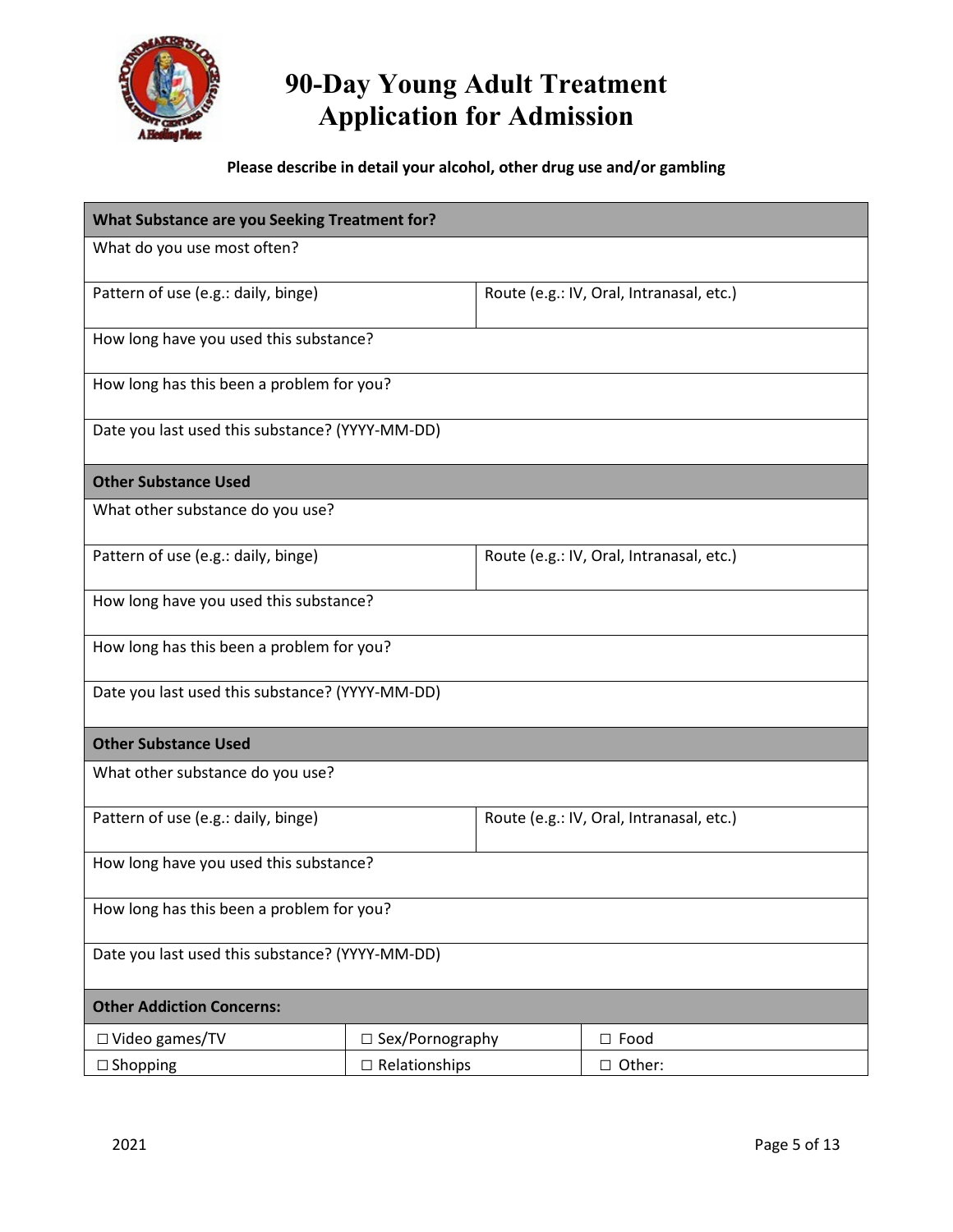

| Treatment history for alcohol or gambling problems<br>1. Describe in detail how your drinking, drug taking and/or gambling affected you and your life? (e.g.: effects<br>on family, relationships, employment, health, social life, etc.)<br>2. What are your reason(s) for wanting to attend residential treatment at this time?<br>3. What are the most important areas for you to address while in treatment? | <b>Gambling</b>                                                                                                      |
|------------------------------------------------------------------------------------------------------------------------------------------------------------------------------------------------------------------------------------------------------------------------------------------------------------------------------------------------------------------------------------------------------------------|----------------------------------------------------------------------------------------------------------------------|
|                                                                                                                                                                                                                                                                                                                                                                                                                  | Types of gambling done? (VLT, Bingo, Lottery)                                                                        |
|                                                                                                                                                                                                                                                                                                                                                                                                                  | Pattern of gambling (e.g.: daily, weekends, paydays)                                                                 |
|                                                                                                                                                                                                                                                                                                                                                                                                                  | Amount of money gambled per occasion                                                                                 |
|                                                                                                                                                                                                                                                                                                                                                                                                                  | How long have you gambled?                                                                                           |
|                                                                                                                                                                                                                                                                                                                                                                                                                  | How long has this been a problem for you?                                                                            |
|                                                                                                                                                                                                                                                                                                                                                                                                                  | Date you last gambled (YYYY-MM-DD):                                                                                  |
|                                                                                                                                                                                                                                                                                                                                                                                                                  |                                                                                                                      |
|                                                                                                                                                                                                                                                                                                                                                                                                                  | Have you previously attended a treatment centre for addictions and/or gambling? And if so, which one(s) and<br>when? |
|                                                                                                                                                                                                                                                                                                                                                                                                                  | Reason(s) for previous treatment                                                                                     |
|                                                                                                                                                                                                                                                                                                                                                                                                                  | Approximate date(s)                                                                                                  |
|                                                                                                                                                                                                                                                                                                                                                                                                                  | How long did you remain alcohol, drug, or gambling free after treatment?                                             |
|                                                                                                                                                                                                                                                                                                                                                                                                                  |                                                                                                                      |
|                                                                                                                                                                                                                                                                                                                                                                                                                  |                                                                                                                      |
|                                                                                                                                                                                                                                                                                                                                                                                                                  |                                                                                                                      |
|                                                                                                                                                                                                                                                                                                                                                                                                                  |                                                                                                                      |
|                                                                                                                                                                                                                                                                                                                                                                                                                  |                                                                                                                      |
|                                                                                                                                                                                                                                                                                                                                                                                                                  |                                                                                                                      |
|                                                                                                                                                                                                                                                                                                                                                                                                                  |                                                                                                                      |
|                                                                                                                                                                                                                                                                                                                                                                                                                  |                                                                                                                      |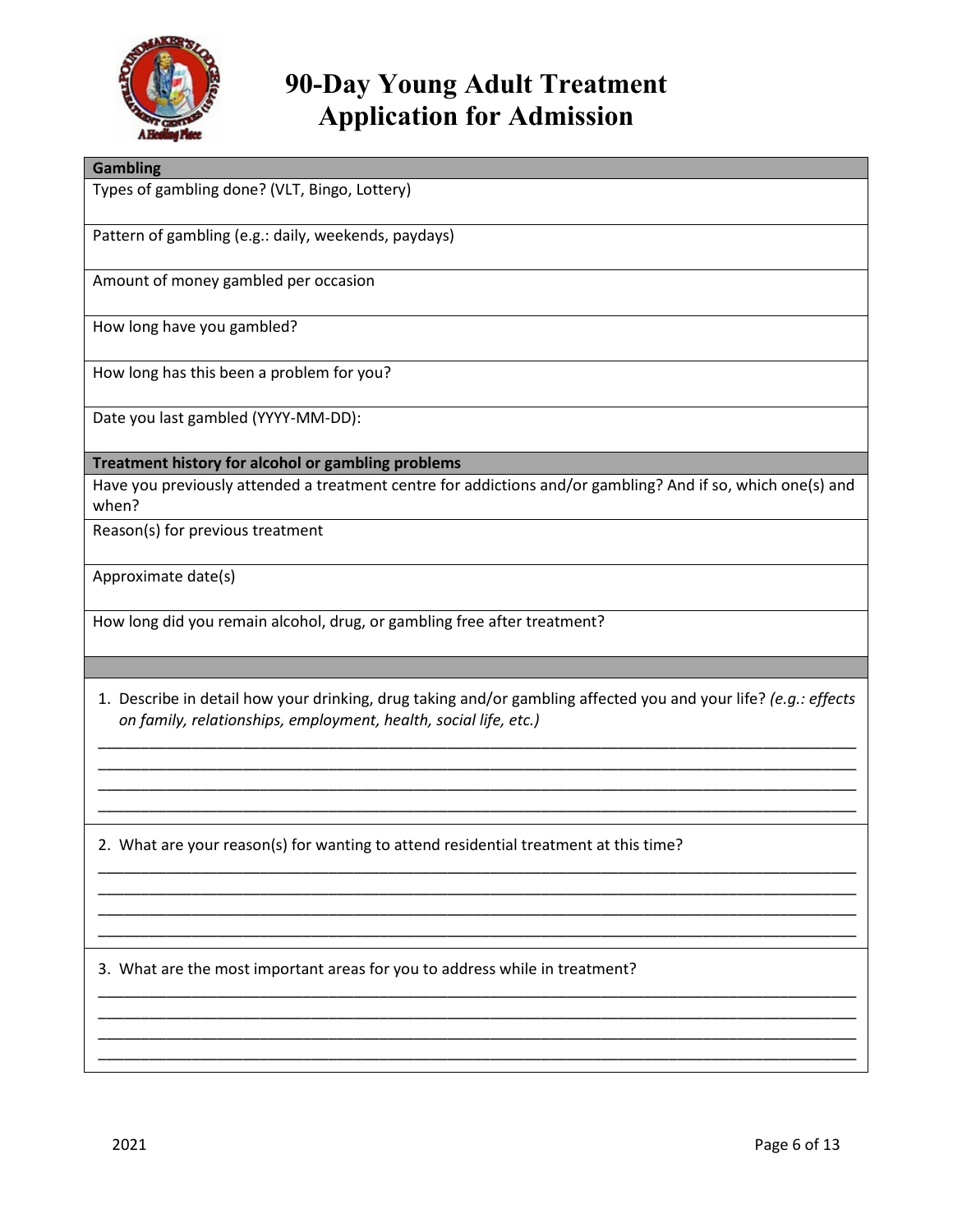

|   | 4. Do you have any special needs or problems that we need to be aware of? (reading and writing English,<br>wheelchair accessibility, hearing difficulties, problem with stairs and long corridors) |
|---|----------------------------------------------------------------------------------------------------------------------------------------------------------------------------------------------------|
|   | $\square$ No                                                                                                                                                                                       |
|   | $\Box$ Yes, provide details:                                                                                                                                                                       |
|   |                                                                                                                                                                                                    |
|   |                                                                                                                                                                                                    |
|   |                                                                                                                                                                                                    |
|   | 5. Are you seeing a doctor regularly for any reason, including refilling medication?                                                                                                               |
|   | $\square$ No                                                                                                                                                                                       |
|   | $\Box$ Yes, provide details:                                                                                                                                                                       |
|   |                                                                                                                                                                                                    |
|   |                                                                                                                                                                                                    |
|   |                                                                                                                                                                                                    |
|   | 6. Describe current medical problems (e.g.: chronic health issues, recent surgery, injuries, pain, etc.)                                                                                           |
|   |                                                                                                                                                                                                    |
|   |                                                                                                                                                                                                    |
|   |                                                                                                                                                                                                    |
|   | 7. Have you been hospitalized in the past 12 months?                                                                                                                                               |
|   | $\square$ No                                                                                                                                                                                       |
|   | $\Box$ Yes, provide details:                                                                                                                                                                       |
|   |                                                                                                                                                                                                    |
|   |                                                                                                                                                                                                    |
|   |                                                                                                                                                                                                    |
|   | 8. Have you ever experienced mental health concerns? (e.g. panic attacks, hallucinations/delusions,<br>uncontrollable rage, mood swings, mental illness, etc.)                                     |
|   | $\Box$ No                                                                                                                                                                                          |
|   | $\Box$ Yes, provide details:                                                                                                                                                                       |
|   |                                                                                                                                                                                                    |
|   |                                                                                                                                                                                                    |
|   |                                                                                                                                                                                                    |
|   |                                                                                                                                                                                                    |
|   | 9. Describe in detail how the above problems (question 8) affected you or others both in the past and<br>currently                                                                                 |
|   | $\square$ No                                                                                                                                                                                       |
| ⊔ |                                                                                                                                                                                                    |
|   | Yes, provide details:                                                                                                                                                                              |
|   |                                                                                                                                                                                                    |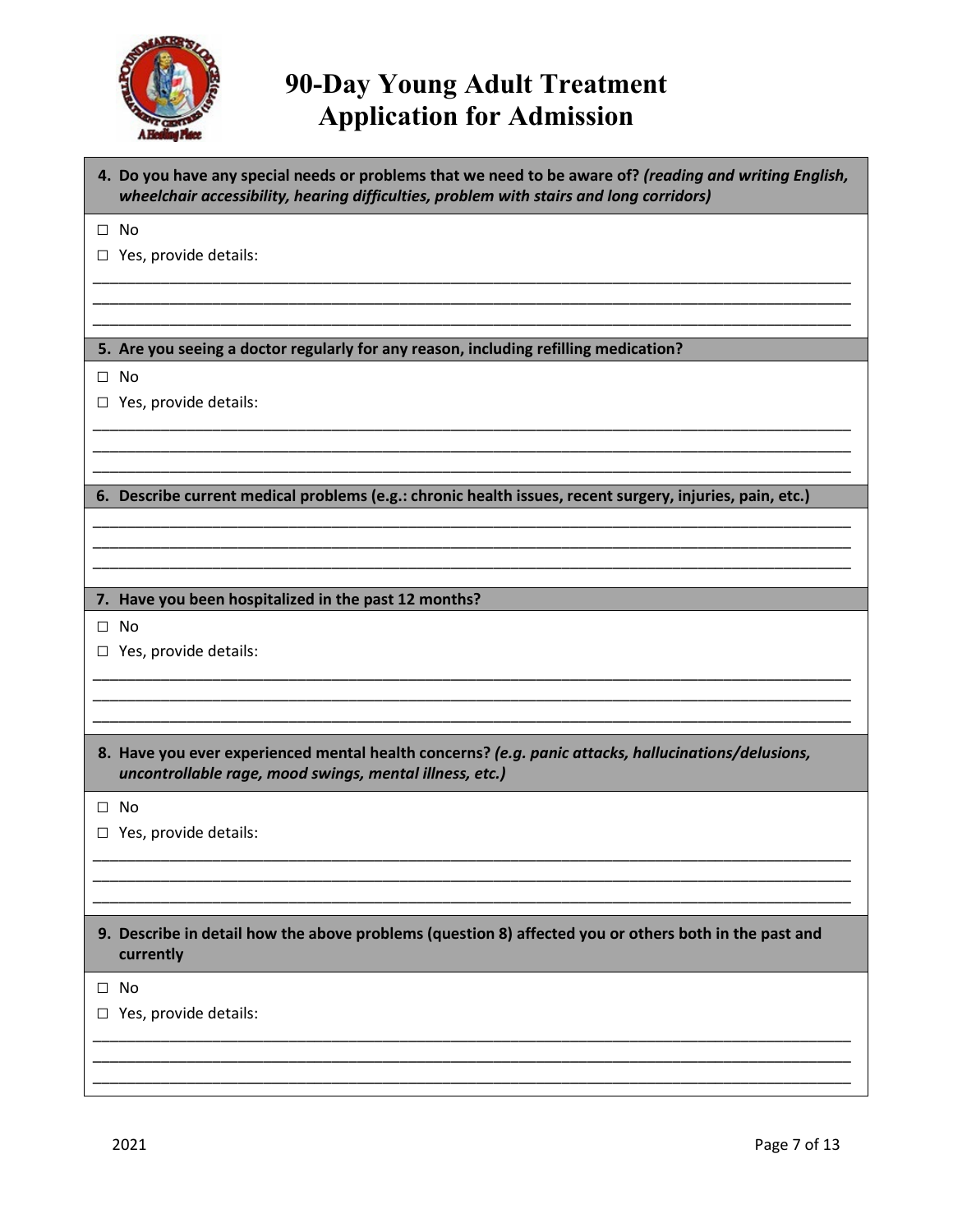

| 10. Have you had any thoughts of suicide and/or have you self-harmed?                                                                    |                      |                  |                                        |              |  |  |
|------------------------------------------------------------------------------------------------------------------------------------------|----------------------|------------------|----------------------------------------|--------------|--|--|
| No<br>□                                                                                                                                  |                      |                  |                                        |              |  |  |
| Yes, describe in detail                                                                                                                  |                      |                  |                                        |              |  |  |
|                                                                                                                                          |                      |                  |                                        |              |  |  |
|                                                                                                                                          |                      |                  |                                        |              |  |  |
|                                                                                                                                          |                      |                  |                                        |              |  |  |
| 11. Have you attempted suicide?                                                                                                          |                      |                  |                                        |              |  |  |
| No<br>□<br>Yes, describe in detail                                                                                                       |                      |                  |                                        |              |  |  |
| ш                                                                                                                                        |                      |                  |                                        |              |  |  |
|                                                                                                                                          |                      |                  |                                        |              |  |  |
|                                                                                                                                          |                      |                  |                                        |              |  |  |
|                                                                                                                                          |                      |                  |                                        |              |  |  |
| If currently under the care of a Doctor/Psychiatrist/Psychologist, complete the following boxes below:                                   |                      |                  |                                        |              |  |  |
| Name:                                                                                                                                    | Phone Number:        |                  | □Doctor □Psychiatrist                  |              |  |  |
| Name:                                                                                                                                    | <b>Phone Number:</b> |                  | □Psychologist<br>□Doctor □Psychiatrist |              |  |  |
|                                                                                                                                          |                      | □Psychologist    |                                        |              |  |  |
|                                                                                                                                          |                      |                  |                                        |              |  |  |
| Check method of payment for prescription medication                                                                                      |                      |                  |                                        |              |  |  |
| $\Box$ Cash<br>□ Certified Cheque                                                                                                        | □ Money Order        |                  | $\Box$ Visa                            | □ MasterCard |  |  |
| □ SFI / Alberta Works / AISH (Assured Income for Severely Handicapped)<br>If checked, provide 3 <sup>rd</sup> party contract information |                      |                  |                                        |              |  |  |
| Name:                                                                                                                                    |                      | Organization:    |                                        |              |  |  |
| Phone Number:                                                                                                                            |                      | Fax Number:      |                                        |              |  |  |
| Alberta Works or AISH File Number:                                                                                                       |                      |                  |                                        |              |  |  |
| Alberta Works ONLY - Please provide one:                                                                                                 |                      |                  |                                        |              |  |  |
| □ Barriers to Full-Time Employment                                                                                                       |                      | □ Income Support |                                        |              |  |  |
| □ Health Canada / NNADAP<br>If checked, provide 3 <sup>rd</sup> party contact information                                                |                      |                  |                                        |              |  |  |
| Name:                                                                                                                                    | Organization:        |                  |                                        |              |  |  |
| Phone Number:                                                                                                                            | Fax Number:          |                  |                                        |              |  |  |
| □ Other (example: Labor Unions, Insurance, GNWT, Homewood Health, etc.)<br>If checked, provide 3 <sup>rd</sup> party contact information |                      |                  |                                        |              |  |  |
| Name:                                                                                                                                    |                      | Organization:    |                                        |              |  |  |
| Phone Number:                                                                                                                            |                      | Fax Number:      |                                        |              |  |  |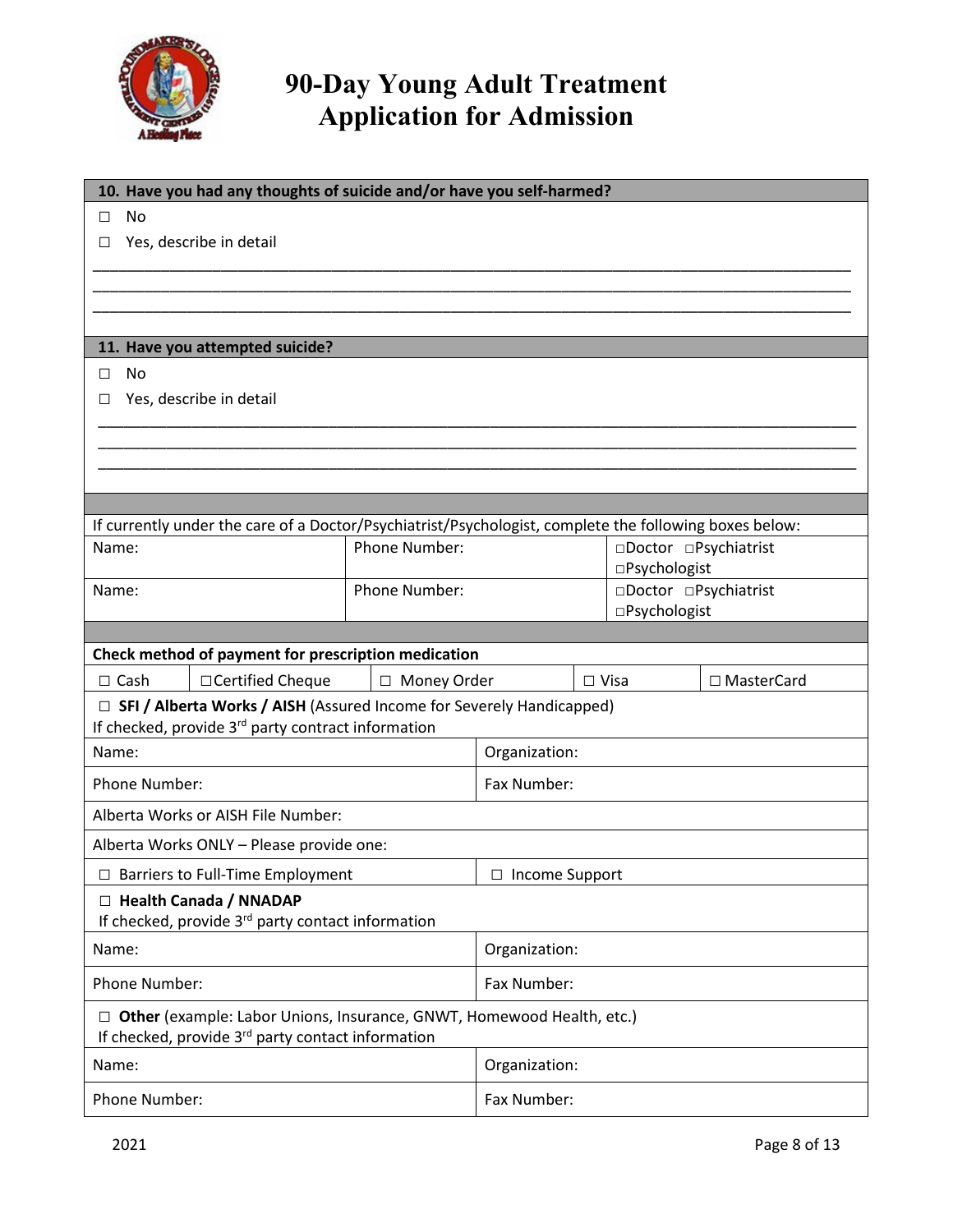

#### **Carefully Read the Following:**

- I understand to be admitted to residential treatment, I must remain alcohol and drug free for at least 72 hours (3 days) prior to my admission date. If I arrive under the influence of alcohol or other drugs, or in withdrawal requiring clinical intervention, I will be referred to a detoxification setting before treatment.
- I understand Poundmaker's Lodge is not responsible for personal costs I may incur (e.g. approved medications) while I am in treatment.
- I understand I cannot schedule any appointments (legal, dental, medical, or personal) for the period while in treatment. I must focus on my treatment program.
- I understand and agree to accept and attend all components of the treatment program as prescribed by Poundmaker's Lodge including all lectures, 12 step meetings, leisure and group counseling sessions

| Signature: | Date (YYYY-MM-DD) |
|------------|-------------------|
|------------|-------------------|

#### **Waiver to Release Information**

authorize any professionals listed on this application (Referrals, Medical Staff, Probation Officers) to release to Poundmaker's Lodge Treatment Centres any information, including but not limited to, medical diagnosis, psychological and/or psychiatric assessments, evaluations and legal matter pertaining to my treatment at the aforementioned centre.

| Signature: | Date (YYYY-MM-DD) |
|------------|-------------------|
|------------|-------------------|

#### **Authorization to Transfer Prescriptions**

I, \_\_\_\_\_\_\_\_\_\_\_\_\_\_\_\_\_\_\_\_\_\_\_\_\_\_\_ authorize Poundmaker's Lodge to transfer my prescriptions from my current pharmacy to Ideal Care Pharmacy, Poundmaker's Lodge Pharmacy in Edmonton, for the duration of my stay at Poundmaker's Lodge. I will bring a 3-day supply of my medications with me and will be provided with the remainder of my medications by Poundmaker's Lodge Pharmacy and I understand I am responsible for coverage/payment for my prescriptions.

| Signature: | Date (YYYY-MM-DD) |
|------------|-------------------|
|------------|-------------------|

**\*\* Please note that we offer admissions on a first come first serve basis and it is your responsibility to contact admissions to ensure your application has been received. Applicants will only be placed on the waitlist once we have received a completed application without any missing information or pages. Any missing information will result in delays. We require the following before you can be placed on the waitlist.**

#### **Application Checklist**

- $\square$  Completed application forms answering all questions leaving no questions blank
- $\square$  Include if you've had any recent charges, legal orders, upcoming court, or legal matters (including Probation / Parole Officers name and contact information on page 3)
- $\square$  Confirmation of funding on page 8 (who will pay for my treatment) if applicable

 $\Box$  3 signatures on page 9

- $\Box$  Complete referral information on page 3
- $\square$  Completed medical portion of application form, including physician's signature and physician's stamp
- $\square$  Restricted medication documentation, see page 13 for options (if applicable)

**\*Please note application expires after 6 months, it is your responsibility to keep in contact.**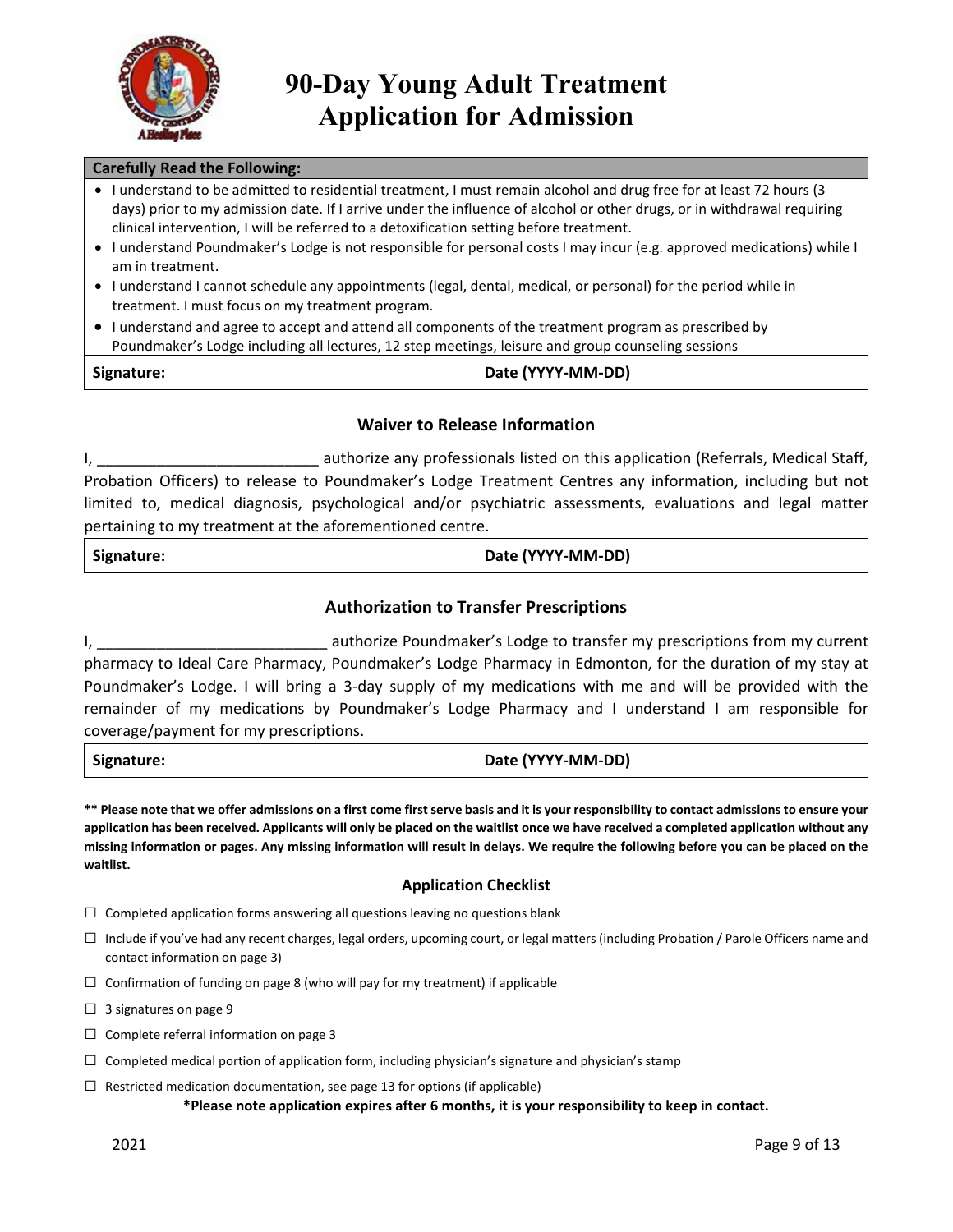

### **This medical assessment is required as part of the application and must be completed in full by a medical doctor. \*\*Please note: We will not accept medical applications without the client's name, date of birth, and health card number.**

|                                                     | Patient Name (last, first, initial)                                                                          |              | Date of Birth (YYYY-MM-DD) |           |                                     |            | Personal Health Care Number                            |                                                                       |              |                                                            |               |  |  |
|-----------------------------------------------------|--------------------------------------------------------------------------------------------------------------|--------------|----------------------------|-----------|-------------------------------------|------------|--------------------------------------------------------|-----------------------------------------------------------------------|--------------|------------------------------------------------------------|---------------|--|--|
| Allergies (e.g.: drug, food, latex, other)          |                                                                                                              |              |                            |           | <b>Special Dietary Requirements</b> |            |                                                        |                                                                       |              |                                                            |               |  |  |
|                                                     | Review of Systems (please send relevant reports, e.g.: CBC, Hepatic profile, electrolytes, urinalysis, etc.) |              |                            |           |                                     |            |                                                        |                                                                       |              |                                                            |               |  |  |
| <b>EENT</b>                                         |                                                                                                              |              |                            |           |                                     |            |                                                        |                                                                       |              |                                                            |               |  |  |
|                                                     | Respiratory (e.g.: asthma, COPD)                                                                             |              |                            |           |                                     |            |                                                        |                                                                       |              | Cardiovascular (e.g.: CVA, MI, HTN, arrhythmia, pacemaker) |               |  |  |
|                                                     | Gastrointestinal (e.g.: GERD, history of GI bleed, hepatitis, pancreatitis)                                  |              |                            |           |                                     |            |                                                        |                                                                       |              | Genitourinary (e.g.: incontinence, BPH, STD)               |               |  |  |
|                                                     | Musculoskeletal (e.g.: chronic pain, RA, OA, gout)                                                           |              |                            |           |                                     |            |                                                        |                                                                       |              | Integumentary (e.g.: psoriasis, eczema)                    |               |  |  |
|                                                     | Neurological: does the patient have history of seizures?                                                     |              |                            |           |                                     |            |                                                        |                                                                       | $\square$ No |                                                            | $\Box$ Yes    |  |  |
|                                                     | Hematological/Immune (e.g.: HIV+, HCV+)                                                                      |              |                            |           |                                     |            | opioid)                                                |                                                                       |              | Evidence of withdrawal or intoxication? (e.g.: ETOH,       |               |  |  |
| Other (specify)                                     |                                                                                                              |              |                            |           |                                     |            |                                                        |                                                                       |              |                                                            |               |  |  |
| <b>Physical Examination</b>                         |                                                                                                              |              |                            |           |                                     |            |                                                        |                                                                       |              |                                                            |               |  |  |
| Height                                              | Weight                                                                                                       | Temperature  |                            |           | Pupils                              |            |                                                        | <b>Blood Pressure</b><br><b>Heart Rate</b><br><b>Respiration Rate</b> |              |                                                            |               |  |  |
| Skin                                                |                                                                                                              |              | Diaphoresis                |           |                                     |            | Tremor                                                 |                                                                       |              |                                                            |               |  |  |
|                                                     | Is the patient diabetic?                                                                                     | $\square$ No | $\square$ Yes              |           |                                     |            | Year Diagnosed?<br>Is the patient stable?<br>$\Box$ No |                                                                       |              |                                                            | $\square$ Yes |  |  |
|                                                     | Does the patient have MRSA and wound?                                                                        |              |                            |           | $\square$ No                        |            |                                                        |                                                                       |              | $\Box$ Yes, (specify latest swab result):                  |               |  |  |
|                                                     | Is there cognitive impairment?                                                                               |              |                            |           | $\Box$ No                           | $\Box$ Yes |                                                        |                                                                       |              |                                                            |               |  |  |
|                                                     | Needs assistance ambulating or providing self-care?                                                          |              |                            |           |                                     |            | $\Box$ No<br>$\Box$ Yes                                |                                                                       |              |                                                            |               |  |  |
|                                                     | When was the patient's last PAP smear?                                                                       |              |                            |           |                                     |            | What were the results?                                 |                                                                       |              |                                                            |               |  |  |
| Pregnancy                                           |                                                                                                              |              |                            |           |                                     |            |                                                        |                                                                       |              |                                                            |               |  |  |
|                                                     | Is the patient pregnant?                                                                                     |              | <b>LMP</b>                 |           |                                     |            |                                                        | Para                                                                  |              |                                                            | Gravida       |  |  |
| $\square$ No, complete top boxes only $\rightarrow$ |                                                                                                              |              |                            |           |                                     |            |                                                        |                                                                       |              |                                                            |               |  |  |
| EDC<br>$\Box$ Yes, complete all boxes $\rightarrow$ |                                                                                                              |              |                            | Urine HGC |                                     |            | <b>Prenatal Blood</b><br>Work                          |                                                                       |              | Prenatal<br>Blood type<br>ultrasound                       |               |  |  |
|                                                     | Does the patient have current pregnancy compilations or had a history of pregnancy complications?            |              |                            |           |                                     |            |                                                        |                                                                       |              |                                                            |               |  |  |
| $\Box$ No                                           | $\Box$ Yes, specify:                                                                                         |              |                            |           |                                     |            |                                                        |                                                                       |              |                                                            |               |  |  |
|                                                     | Physician managing the pregnancy and delivery                                                                |              |                            |           |                                     |            | Phone:                                                 |                                                                       |              |                                                            | Fax:          |  |  |
|                                                     | Address of planned location of delivery:                                                                     |              |                            |           |                                     |            |                                                        |                                                                       |              |                                                            |               |  |  |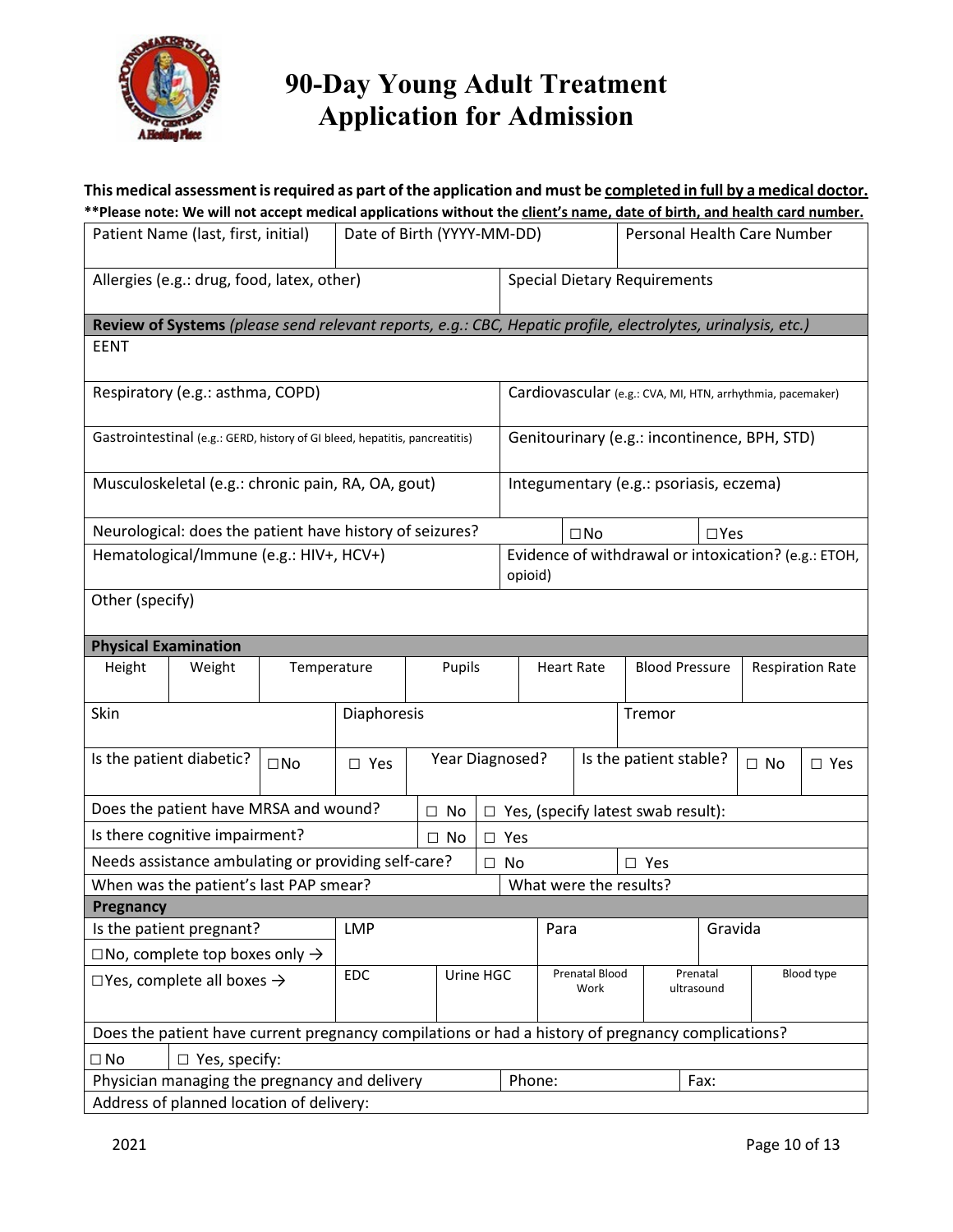

| <b>Patient Name (last, first, initial)</b>                                                                                | Date of birth (YYYY-MM-DD) |    | <b>PHN</b> |                   |                 |            |
|---------------------------------------------------------------------------------------------------------------------------|----------------------------|----|------------|-------------------|-----------------|------------|
|                                                                                                                           |                            |    |            |                   |                 |            |
| Tb Screening-Symptoms and History                                                                                         |                            |    |            |                   |                 | <b>Yes</b> |
| Check the appropriate boxes<br>Presence of cough lasting more than 2 weeks                                                |                            |    |            |                   |                 |            |
| Weight loss, if yes specify<br>lbs. In                                                                                    | length of time             |    |            |                   |                 |            |
| Night sweats                                                                                                              |                            |    |            |                   |                 |            |
| Fever                                                                                                                     |                            |    |            |                   |                 |            |
| Haemoptysis (blood in sputum)                                                                                             |                            |    |            |                   |                 |            |
| Previous active TB and treatment                                                                                          |                            |    |            |                   |                 |            |
| Previous significant Mantoux or chest x-ray results                                                                       |                            |    |            |                   |                 |            |
| Extensive travel (or birth) in a country with high incidence of TB                                                        |                            |    |            |                   |                 |            |
| Other risk factors (e.g.: indigenous, elderly, homeless, health care worker)                                              |                            |    |            |                   |                 |            |
| Poor general health status and risk factors for progress of disease                                                       |                            |    |            |                   |                 |            |
| Further TB screening/assessment required - if yes, please send results                                                    |                            |    |            |                   |                 |            |
| <b>Medical Approval</b>                                                                                                   |                            |    |            |                   |                 |            |
| In your opinion is the patient medically stable and appropriate for admission to Residential Addiction Treatment?         |                            |    |            |                   |                 |            |
| $\square$ No<br>$\Box$ Yes                                                                                                |                            |    |            |                   |                 |            |
| <b>Physician's Name</b>                                                                                                   | Signature                  |    |            | Date (YYYY-MM-DD) |                 |            |
|                                                                                                                           |                            |    |            |                   |                 |            |
| Psychiatric Review/History (please attach any psychiatric evaluations and/or discharge summaries (if available)           |                            |    |            |                   |                 |            |
| Addictions - note date of last use, pattern of abuse and severity of addiction (e.g. alcohol, cocaine, opioids, cannabis, |                            |    |            |                   |                 |            |
| gambling, tobacco, etc.)                                                                                                  |                            |    |            |                   |                 |            |
| Primary                                                                                                                   | Secondary                  |    |            | Tertiary          |                 |            |
|                                                                                                                           |                            |    |            |                   |                 |            |
| Is there evidence of the following? (please use your best                                                                 |                            | No | Yes        |                   | <b>Comments</b> |            |
| judgment related to current severity of mental health concerns)<br>Mental development and/or learning disorders? (e.g.    |                            |    |            |                   |                 |            |
| depression, anxiety disorder, bipolar disorder, ADHD, phobias,                                                            |                            |    |            |                   |                 |            |
| psychosis,                                                                                                                |                            |    |            |                   |                 |            |
| schizophrenia)                                                                                                            |                            |    |            |                   |                 |            |
| Underlying pervasive or personality conditions                                                                            |                            |    |            |                   |                 |            |
| Acute medical conditions and physical disorders aggravating                                                               |                            |    |            |                   |                 |            |
| mental health (e.g. brain injury, cognitive impairment, chronic                                                           |                            |    |            |                   |                 |            |
| pain, insomnia)<br>Contributing psychosocial and environmental factors                                                    |                            |    |            |                   |                 |            |
| <b>Global Assessment of Functioning</b>                                                                                   |                            |    |            |                   |                 |            |
| Is there a history of self-harm, suicidal thoughts, or suicide                                                            |                            |    |            |                   |                 |            |
| attempts? (If yes, pertinent psychiatric reports/assessments                                                              |                            |    |            |                   |                 |            |
| are required)                                                                                                             |                            |    |            |                   |                 |            |
| <b>Psychological Approval</b>                                                                                             |                            |    |            |                   |                 |            |
| In your opinion is this patient psychologically stable and appropriate for admission to Residential Addiction Treatment?  |                            |    |            |                   |                 |            |
| $\square$ No<br>$\square$ Yes                                                                                             |                            |    |            |                   |                 |            |
| Physician's Name                                                                                                          | Signature                  |    |            | Date (YYYY-MM-DD) |                 |            |
|                                                                                                                           |                            |    |            |                   |                 |            |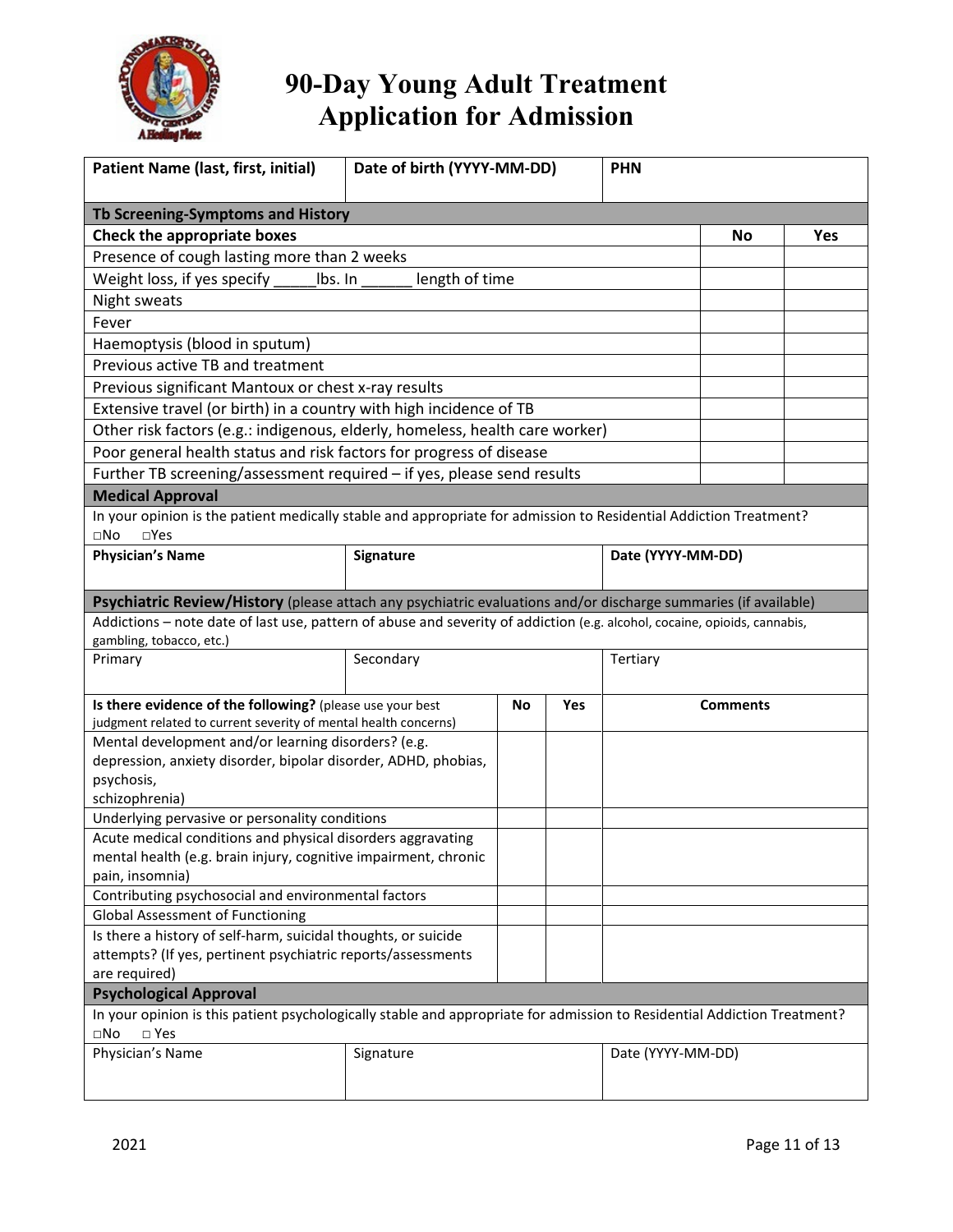

| Patient Name (last, first, initial)                                                                                                                                                                                  |      |       | Date of Birth (YYYY-MM-DD) |        |              | <b>PHN</b> |            |        |  |
|----------------------------------------------------------------------------------------------------------------------------------------------------------------------------------------------------------------------|------|-------|----------------------------|--------|--------------|------------|------------|--------|--|
| At Poundmaker's Lodge Treatment Centres, we have a restricted medication list which indicates medications<br>we do not allow the clients to enter treatment with. Please see the following page for further details. |      |       |                            |        |              |            |            |        |  |
| Medications (if more room is needed, attach list)                                                                                                                                                                    |      |       |                            |        |              |            |            |        |  |
| Medication                                                                                                                                                                                                           | Dose | Route | Frequency                  | Reason | <b>Start</b> | End Date   | Prescribed | Phone  |  |
|                                                                                                                                                                                                                      |      |       |                            | given  | Date         |            | By         | Number |  |
|                                                                                                                                                                                                                      |      |       |                            |        |              |            |            |        |  |
|                                                                                                                                                                                                                      |      |       |                            |        |              |            |            |        |  |
|                                                                                                                                                                                                                      |      |       |                            |        |              |            |            |        |  |
|                                                                                                                                                                                                                      |      |       |                            |        |              |            |            |        |  |
|                                                                                                                                                                                                                      |      |       |                            |        |              |            |            |        |  |

#### **Please remind patient that in order to be admitted to Poundmaker's Lodge, they need to:**

- Be well enough to participate in the program and remain alcohol and drug free for at least 72 hours prior to Admission.
- Please discuss any restricted medication at your initial appointment to avoid any delays in processing your application
- Ensure any new medications not listed above have been pre-approved by the Admissions department
- If you plan to discontinue any medication(s) we request so in writing by your physician
- If you receive an alternative medication(s) we request a new prescription list
- If the patient's medical or psychological condition changes before their scheduled admission date they must contact the Admissions department.
- All current medications in their original containers with proper labels. NOTE: **Minimum of 2 days and maximum of 4 days' worth** – Upon arrival all prescriptions will be filled through Poundmaker's Pharmacy. The contact information to set up prescription transfer is 780-459-7963 (phone) and 780-459-9870 (fax). This MUST be completed prior to admission into Poundmaker's Lodge Treatment Centres.

| <b>Applicant's Name</b>                                                                                                                                                         | <b>Signature</b> |                  |        | Date (YYYY-MM-DD) |      |                      |
|---------------------------------------------------------------------------------------------------------------------------------------------------------------------------------|------------------|------------------|--------|-------------------|------|----------------------|
| <b>Physician's Name</b>                                                                                                                                                         |                  | <b>Signature</b> |        | Date (YYYY-MM-DD) |      |                      |
| <b>Mailing Address</b>                                                                                                                                                          |                  |                  |        |                   |      |                      |
| City/Town                                                                                                                                                                       | Province         | Postal Code      |        | Phone:            |      | Fax:                 |
| Primary Physician's Name (if different than above)                                                                                                                              |                  |                  |        | Phone:            |      | Fax:                 |
| Other (e.g.: psychiatrist or other specialist relevant to this admission)                                                                                                       |                  |                  | Phone: |                   | Fax: |                      |
| *Please ensure the medical portion is signed and stamped by the medical physician who<br>completed the forms. Failure to do so may cause delays in processing your application. |                  |                  |        |                   |      | Physician's<br>Stamp |